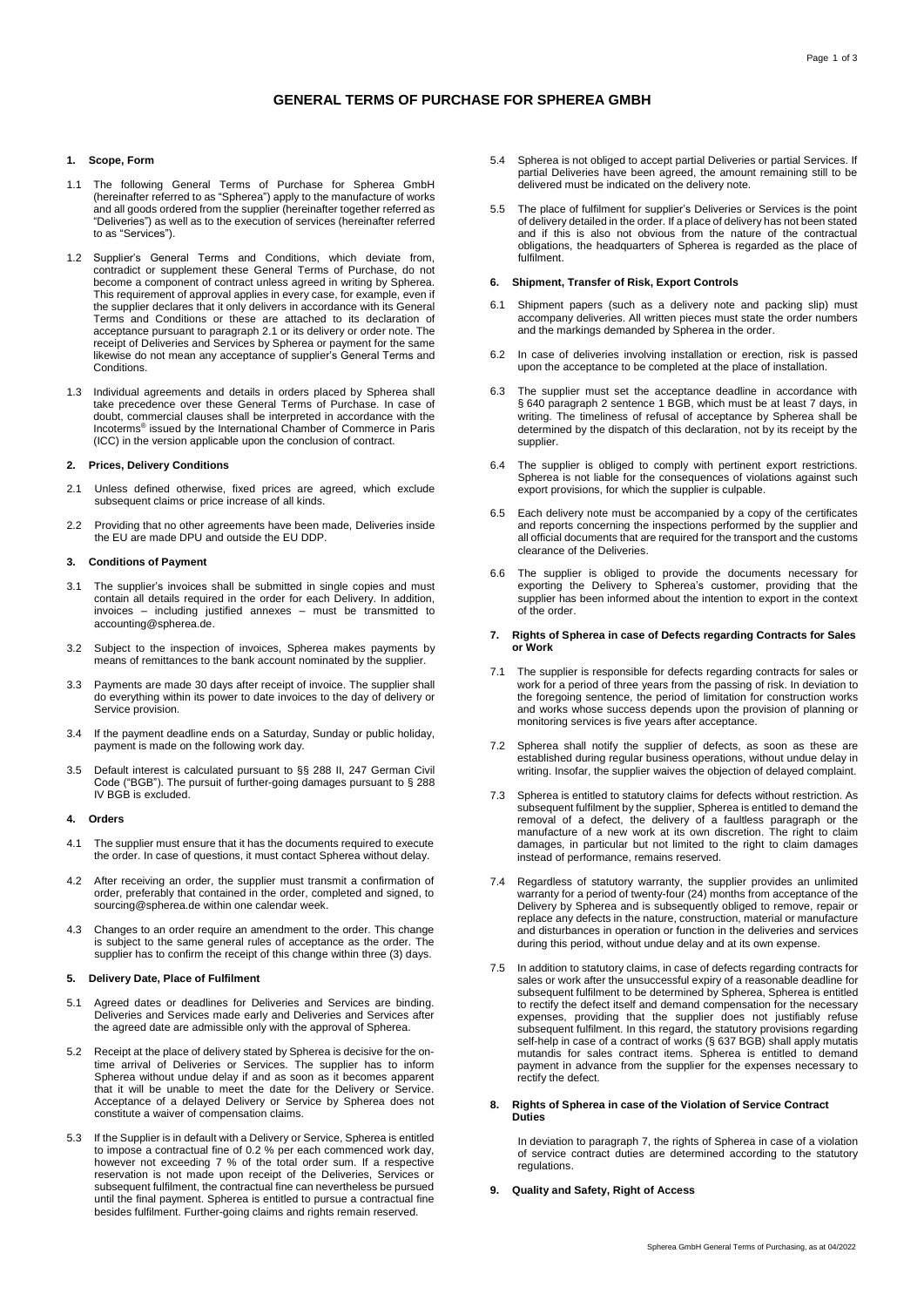# **GENERAL TERMS OF PURCHASE FOR SPHEREA GMBH**

- 9.1 The supplier must comply with the recognised state-of-the-art, the safety provisions and the agreed technical data and standards for its Deliveries and Services. Moreover, it is obliged to inform Spherea about any special, not generally known requirements for handling and disposal and to send a manufacturer's declaration or a declaration of conformity (CE) in the sense of the pertinent directives of the European Union or other legal provisions for each delivered good. Changes in Deliveries or Services require the prior approval of Spherea in writing. The type and nature of collaboration in quality matters (e.g. first sampling and documentation) are regulated in the respective product specification.
- 9.2 Authorised employees of Spherea and the representatives of official authorities or their delegates must be granted access to all business premises, in which work is performed for Spherea, at all times during normal business hours. This is regardless of whether these concern the supplier's business premises or those of a sub-supplier. This can be done for auditing purposes or to inspect any documents related to the order and to be applied in order to verify compliance with statutory requirements. In particular but not limited to, this right of access during visits must be granted to all authorised personnel of Spherea, who are commissioned by Spherea to monitor progress at the supplier and who are responsible for performing audits or inspections or for the qualification of the supplier.
- 9.3 The representatives of Spherea's client must be granted access to all business premises, in which work is performed for Spherea, at all times during normal business hours, providing that Spherea has agreed to this.

### **10. Provisions made to the Supplier**

- 10.1 All documents and objects of all types provided by Spherea to the supplier remain the property of Spherea. They may only be used to fulfil the ordered Deliveries and/or Services. The supplier must insure objects provided to it against loss and deterioration. The supplier must likewise mark such objects as the property of Spherea. The supplier does not have any rights of retention to the objects of Spherea.
- 10.2 If the supplier processes or transforms objects provided to it by Spherea into a new, movable item, Spherea is regarded as the manufacturer. In case of a combination or an inseparable mixture with other objects, Spherea acquires co-ownership to the new item in the ratio of the value the objects had at the time of the combination or mixture. If the combination or the mixture is made in such a way that the supplier's objects are to be regarded as the main item, it is agreed that the supplier transfers proportionate co-ownership to Spherea, whereby the supplier shall safeguard the co-ownership for Spherea at no charge. The supplier is obliged to perform any maintenance and inspection work required at its own expense, to adequately insure the provided objects and to demonstrate this to Spherea on demand.

### **11. Termination**

- 11.1 If the supplier fails to meet its contractual obligations, Spherea is entitled to terminate the order in full or in part. This can be done 30 (thirty) days after an unsuccessful reminder by registered letter with advice of receipt, without prejudice to any claims to recompense or interest. Termination has an immediate effect.
- 11.2 Spherea is entitled to unilaterally terminate the order in full or in part (even without culpability or non-performance on the part of the supplier) by registered letter with advice of receipt. In this case, the supplier is obliged to arrange without undue delay that all activities – including those of its sub-suppliers – cease as soon as possible; at the latest within 30 (thirty) days. The supplier is entitled to pursue demonstrated costs against Spherea but not compensation claims and loss of profit.

#### **12. Secrecy**

- 12.1 Orders from Spherea must be kept confidential. Moreover, the supplier is obliged to keep secret commercial and technical information and documents not generally known, which it becomes aware of through the business relationship, and to use such solely to provide the ordered Deliveries. Drawings, models, samples and similar objects may not be disclosed or made available to unauthorised third parties. Replication of such objects is only admissible within the context of copyright provisions and insofar as this is necessary to fulfil supplier's obligations to which it is subject. Any sub-suppliers must be accordingly obliged to secrecy.
- 12.2 In the context of advertising materials, when giving details of references or in any other publications, the supplier may not state, depict or use in some other way the firm name or trademarks of Spherea, unless Spherea has agreed to this in advance in writing.
- 12.3 Spherea is entitled to demand compliance with additional safety provisions.

# **13. Spare Parts, Readiness to Deliver**

- 13.1 The supplier is obliged to supply spare parts to Spherea for the period of the normal, technical life cycle, at least, however, for ten years after the last delivery, at reasonable conditions.
- 13.2 If the supplier stops delivering the goods after the deadline stated in paragraph 13.1 expires or even during this period, it must give Spherea the opportunity to make one last order at reasonable conditions.
- 13.3 If it plans to give up its operations, the supplier is obliged to inform Spherea in advance, in order to supply spare parts and maintenance procedures in line with a corresponding order from Spherea before closure.

### **14. Rights to the Deliveries and Services; Open-source Software**

- 14.1 Insofar as the Deliveries and Services are legally protected by patent or copyright, the supplier shall issue all the rights of reproduction, for use, for operation, for release to third parties, for adaption, for change or for translation to Spherea, which are required to operate and use the Deliveries and Services in accordance with the purpose of the order issued. This granting of rights is settled by the remuneration in paragraph 2.
- 14.2 Spherea receives unrestricted ownership of the Deliveries and Services, in particular but not limited to as far as files, plans, notes, drawings, prototypes, models or tools are concerned.
- 14.3 The supplier is obliged to notify Spherea in good time, at the latest upon confirmation of the order, whether its Deliveries and Services contain "Open-source Software". "Open-source Software" in terms of this regulation is software, which is provided to any particular user by the copyright holder free of license, with the right to process and/or distribute it on the basis of a license or some other contractual regulation (e.g. GNU General Public License (GPL), GNU Lesser GPL (LGPL), BSD License, Apache License, MIT License). If the supplier's Deliveries and Services contain Open-source Software, the supplier must deliver the following to Spherea at the latest upon confirmation of the order:
	- Source code of the Open-source Software used, insofar as the disclosure of this source code is required by the applicable opensource license conditions;
	- Listing of all the open-source files used with a reference to the applicable license and a copy of the complete license text;
	- Written declaration to the fact that neither the supplier's Deliveries and Services nor the products of Spherea are subject to a "Copyleft Effect" by use of the Open-source Software as intended. The "Copyleft Effect" in terms of this regulation means that the open-source license conditions demand that certain Deliveries and Services of the supplier and works derived from these may only be reprocessed under the conditions of the open-source license, e.g. under disclosure of the source code.

If the supplier does not notify that its Deliveries and Services contain Open-source Software until after receiving the order, Spherea is entitled to cancel the order within 14 days from receiving the notification and transmission of all the information listed in the foregoing paragraph.

# **15. Product Liability and Infringement of Third-Party Rights**

- 15.1 In case Spherea is pursued by a third-party due to the defectiveness of a product and the defectiveness is based in full or in part on a defect in<br>the supplier's Delivery, Spherea is entitled to demand indemnity vis-<br>tis the third-party instead of compensation for all damages. The<br>supplier's o of a precautionary call-back campaign to prevent damages, to the extent this is feasible.
- 15.2 The supplier is obliged to release Spherea from all liability based on claims, under which the Deliveries or Services culpably violate third parties' rights. In such a case, the supplier is obliged to assume all costs and payment obligations at Spherea's first written request. Without the approval of the supplier Spherea will not make any agreements with the third-party and in particular not conclude any settlement.

## **16. Safety Declaration for Authorised Economic Operators (AEO)**

- 16.1 Upon acceptance of an order by means of a confirmation of order or Delivery, the supplier declares the following:
	- Goods produced, stored and transported on behalf of Authorised Economic Operators (AEO) are delivered to these or are taken over by these are produced, stored, worked, processed and loaded at safe operating premises and at safe transhipment locations;
	- Goods are protected against unauthorised access during production, storage, work, processing, loading and transport;